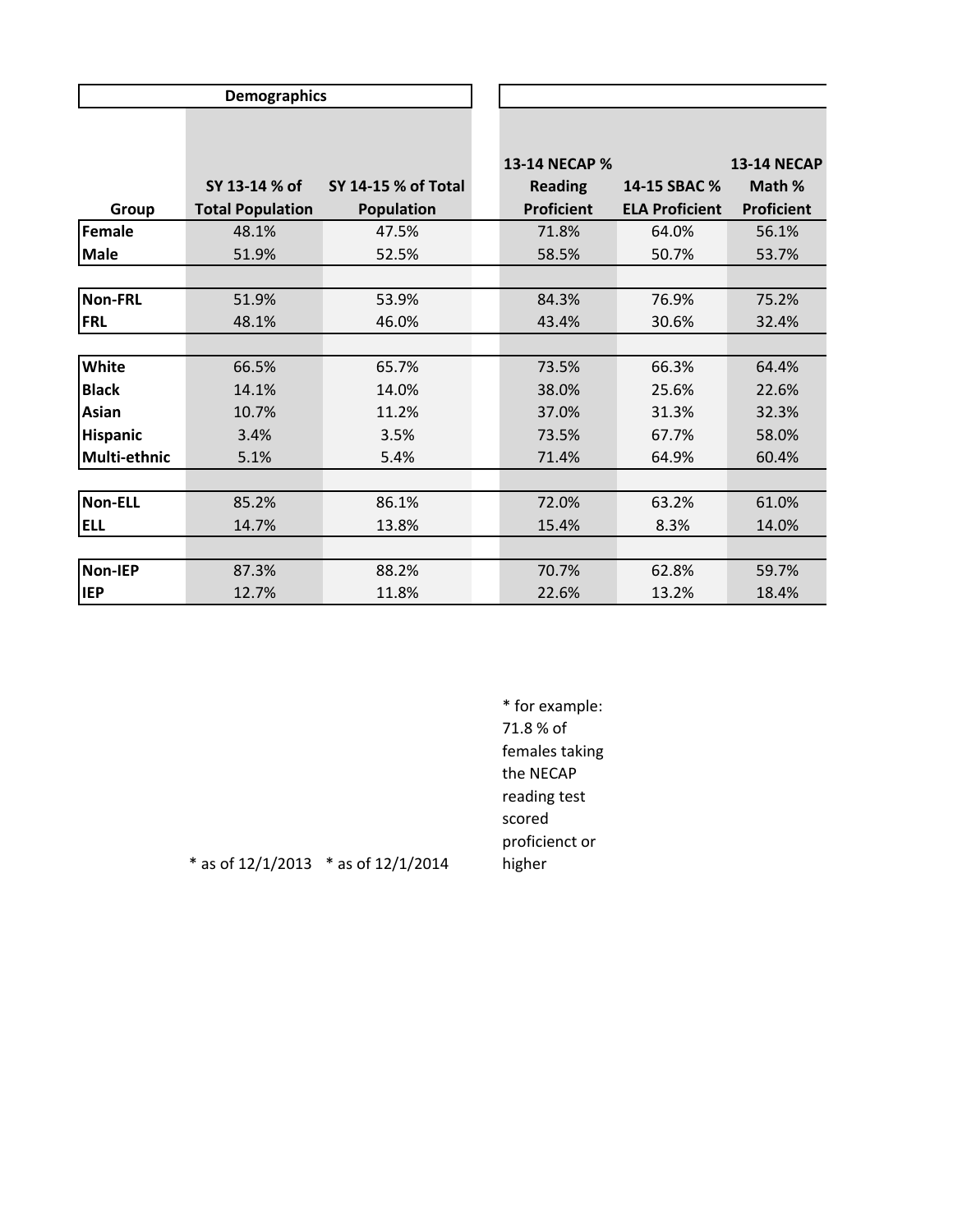| <b>Academic Achievement</b> |                 |              |                                              |          |               |  |
|-----------------------------|-----------------|--------------|----------------------------------------------|----------|---------------|--|
|                             |                 |              |                                              |          |               |  |
|                             |                 |              |                                              |          | $13 - 14$     |  |
| <b>14-15 SBAC</b>           |                 |              |                                              | 14-15    | <b>Honors</b> |  |
| Math %                      | 13-14 Algebra 2 |              | 14-15 Algebra 2 13-14 Algebra A- Algebra A-B |          | enrollment    |  |
| <b>Proficient</b>           | enrollment %    | enrollment % | <b>B</b> Grades %                            | Grades % | %             |  |
| 44.9%                       | 50.6%           | 47.6%        | 67.8%                                        | 62.6%    | 55.1%         |  |
| 43.9%                       | 49.4%           | 52.4%        | 50.4%                                        | 54.1%    | 44.9%         |  |
|                             |                 |              |                                              |          |               |  |
| 64.0%                       | 60.1%           | 65.4%        | 72.9%                                        | 72.8%    | 80.4%         |  |
| 19.2%                       | 39.9%           | 34.6%        | 38.7%                                        | 30.6%    | 19.6%         |  |
|                             |                 |              |                                              |          |               |  |
| 55.0%                       | 66.5%           | 66.3%        | 67.1%                                        | 66.7%    | 80.9%         |  |
| 12.1%                       | 11.6%           | 8.7%         | 18.5%                                        | 27.8%    | 5.5%          |  |
| 24.2%                       | 18.5%           | 17.3%        | 55.8%                                        | 38.9%    | 7.8%          |  |
| 37.9%                       | 2.1%            | 2.9%         | 80.0%                                        | 66.7%    | 3.0%          |  |
| 47.5%                       | 1.3%            | 4.8%         | 33.3%                                        | 60.0%    | 2.8%          |  |
|                             |                 |              |                                              |          |               |  |
| 49.4%                       | 88.8%           | 91.3%        | 59.9%                                        | 61.6%    | 98.6%         |  |
| 7.9%                        | 11.2%           | 8.7%         | 53.8%                                        | 22.2%    | 1.4%          |  |
|                             |                 |              |                                              |          |               |  |
| 48.9%                       | 98.7%           | 97.1%        | 60.0%                                        | 58.9%    | 98.6%         |  |
| 9.0%                        | 1.3%            | 2.9%         | 0.0%                                         | 33.3%    | 1.4%          |  |

|                    | * for example:   |
|--------------------|------------------|
| * for example:     | 50.4% of males   |
| 50.6% of Algebra 2 | taking Algebra 2 |
| students were      | received an A or |
| female             | B final grade    |
|                    |                  |

\* for example: 55.1% of Honors students were female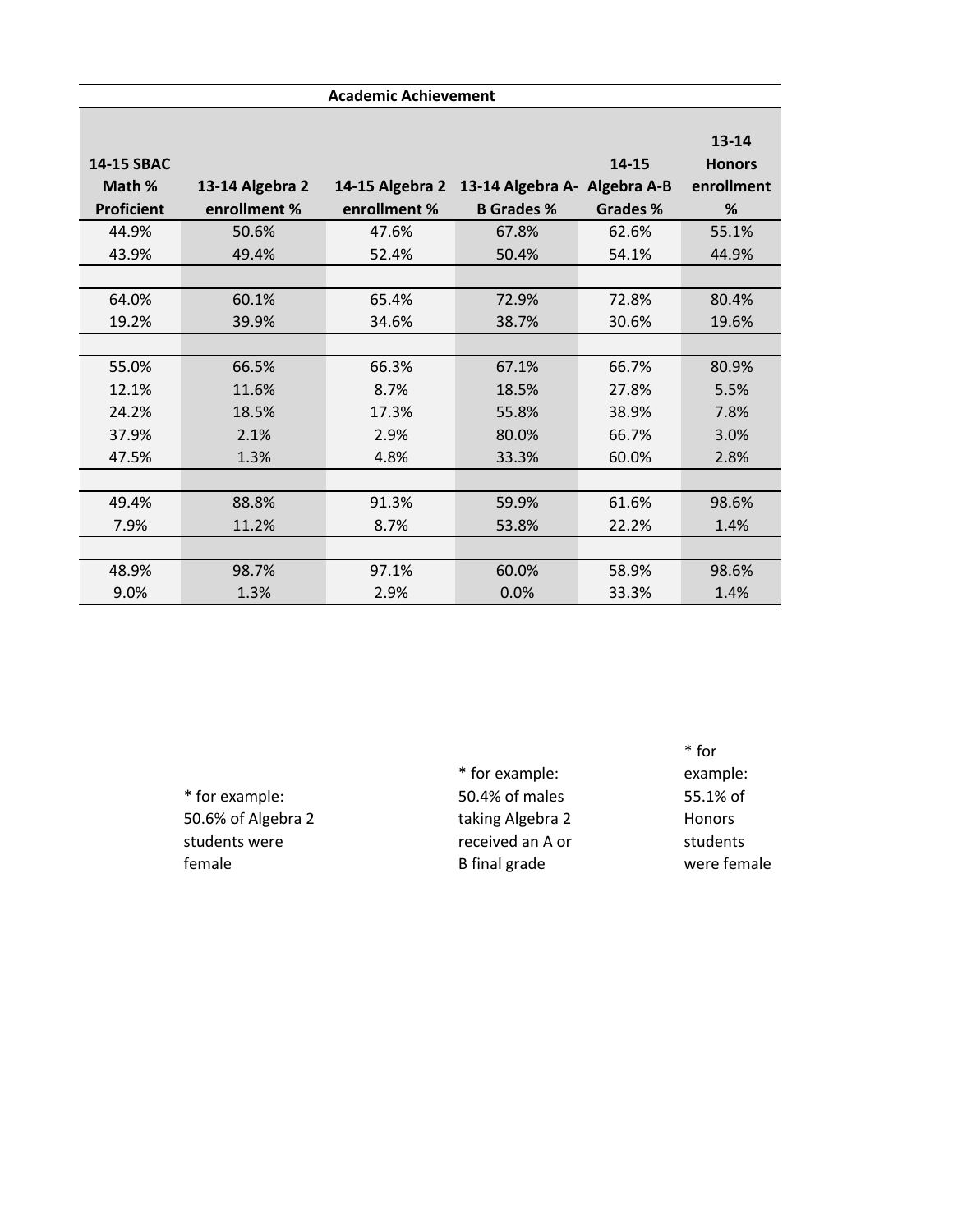| 14-15         |            |            |                | 13-14 % all   | 14-15 % all   | 13-14 % of        |
|---------------|------------|------------|----------------|---------------|---------------|-------------------|
| <b>Honors</b> | 13-14 AP   | 14-15 AP   |                | students with | students with | students with     |
| enrollment    | enrollment | enrollment |                | 95 % plus     | 95 % plus     | <b>In-School</b>  |
| %             | %          | %          | Group          | attendance    | attendance    | <b>Suspension</b> |
| 50.5%         | 58.3%      | 56.2%      | Female         | 70.7%         | 69.4%         | 25.4%             |
| 49.5%         | 41.7%      | 43.8%      | <b>Male</b>    | 67.5%         | 68.5%         | 74.6%             |
|               |            |            |                |               |               |                   |
| 82.2%         | 89.7%      | 84.3%      | <b>Non-FRL</b> | 72.1%         | 71.1%         | 17.6%             |
| 17.8%         | 10.3%      | 15.7%      | <b>FRL</b>     | 65.8%         | 66.3%         | 82.4%             |
|               |            |            |                |               |               |                   |
| 78.9%         | 82.7%      | 82.4%      | White          | 66.4%         | 64.5%         | 52.3%             |
| 5.9%          | 9.0%       | 6.5%       | <b>Black</b>   | 77.6%         | 80.8%         | 29.5%             |
| 7.3%          | 3.2%       | 6.5%       | Asian          | 76.1%         | 79.4%         | 8.3%              |
| 3.1%          | 2.6%       | 3.9%       | Hispanic       | 64.5%         | 68.0%         | 3.1%              |
| 4.7%          | 2.6%       | 0.7%       | Multi-ethnic   | 68.6%         | 70.5%         | 5.7%              |
|               |            |            |                |               |               |                   |
| 99.1%         | 100.0%     | 100.0%     | <b>Non-ELL</b> | 67.5%         | 67.0%         | 82.4%             |
| 0.9%          | 0.0%       | 0.0%       | <b>ELL</b>     | 78.2%         | 80.9%         | 17.6%             |
|               |            |            |                |               |               |                   |
| 99.1%         | 100.0%     | 100.0%     | <b>Non-IEP</b> | 69.6%         | 69.8%         | 74.1%             |
| 0.9%          | 0.0%       | 0.0%       | <b>IEP</b>     | 65.2%         | 62.6%         | 25.9%             |

\* for example: 66.4% of white students attended school 95 % of the time or greater

\* for example: 82.4% % of students with in-school suspension were Non-ELL. This is an unduplicated count